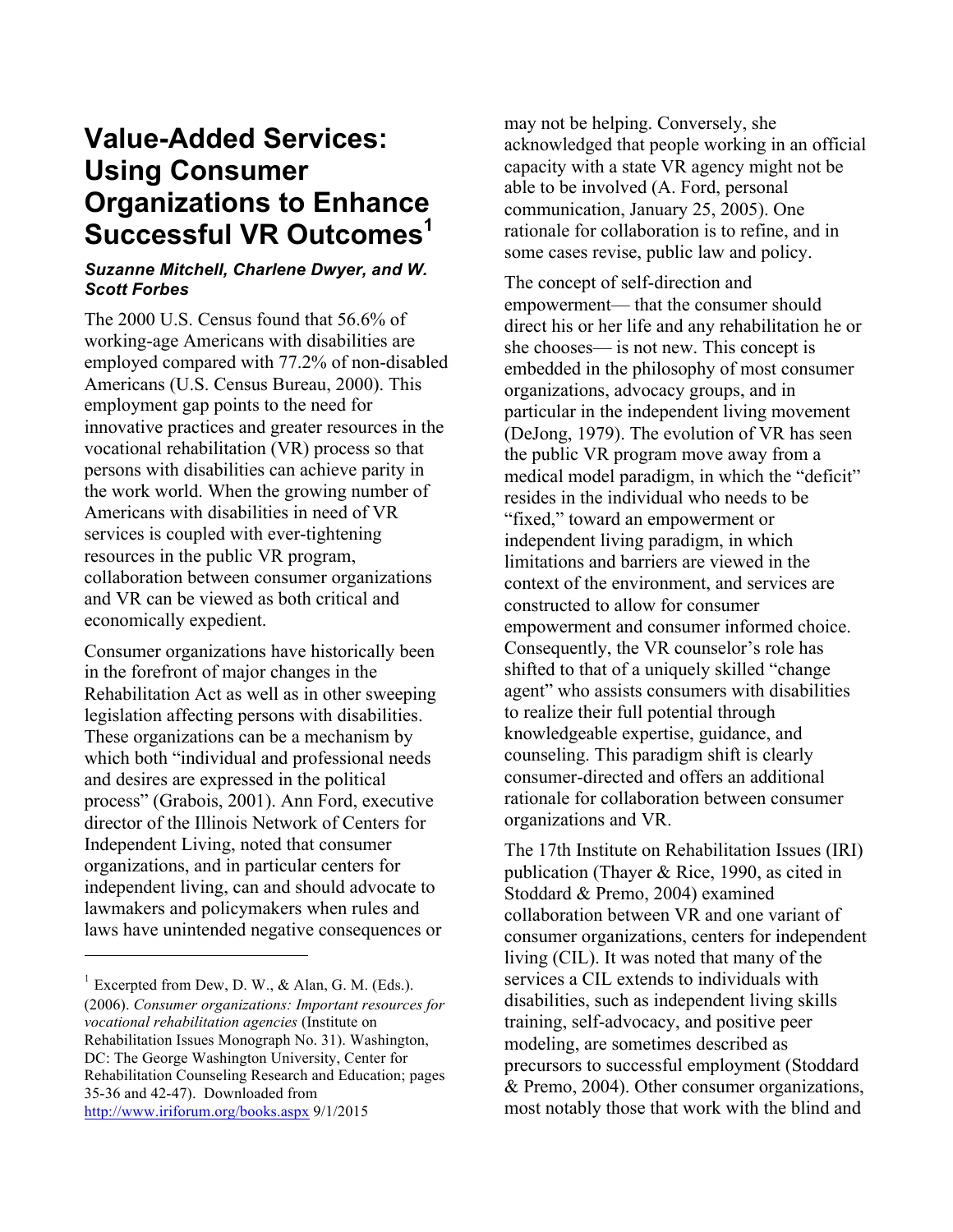deaf-blind, have been responsible for crafting programs based upon their philosophies to promote success in the VR process.

Another potential role for consumer organizations in the VR process is to assist the VR counselor in helping the consumer learn about probable careers. One way that this is done is through formal and informal mentoring. An example is the Coalition of Citizens with Disabilities in Illinois and its work with the Illinois Office of Rehabilitation Services on Disability Mentoring Day (Hayes & Kidd, 2004). Disability Mentoring Day is an international event officially commemorated on the third Wednesday of October; it was started in 2001 by the American Association of People with Disabilities. The goal of Disability Mentoring Day is to promote career development by allowing students and job seekers with disabilities opportunities for job shadowing and hands-on career exploration. Members of the Coalition of Citizens with Disabilities in Illinois coordinated with staff of the Illinois Office of Rehabilitation Services to place interested students in locations throughout the state. During 2003, RSA provided a million dollars to fund a 5-year mentoring program.

Clearly, consumer organizations have multiple roles to play in the VR process, which can support the vital work of the VR counselor, ranging from political advocacy to mentoring to assistance in traversing the rehabilitation system and the myriad of disability-related programs…

### **Utilizing Consumer Organizations in the Implementation of the IPE**

Consumer organizations can provide services or assist in accessing services required by the IPE. Although certainly not an exhaustive list, several examples are cited below relating to particular aspects of the Act.

Under Sec. 103(a) of the Act, VR services are defined as follows:

*any services described in an individualized plan for employment necessary to assist an individual with a disability in preparing for, securing, retaining, or regaining an employment outcome that is consistent with the strengths, resources, priorities, concerns, abilities, capabilities, interests, and informed choice of the individual, including—*

- *1) an assessment for determining eligibility and vocational rehabilitation needs by qualified personnel, including, if appropriate, an assessment by personnel skilled in rehabilitation technology (p. 71).*
- Rehabilitation counselors have an ethical responsibility to provide informed choice to consumers. Consumer organizations very often have a good sense, particularly in the area of rehabilitation technology, of qualified and knowledgeable personnel based upon their own experiences. Together, they can help consumers make an informed choice by providing feedback and information on assessment resources and professional providers based on their experience and satisfaction levels.
- *2) counseling and guidance, including information and support services to assist an individual in exercising informed choice consistent with the provisions of section 102(d) (p. 71).*
- Several consumer organizations offer training in self-advocacy and selfdetermination for individuals with disabilities.
- *3) referral and other services to secure needed services from other agencies through agreements developed under section 101(a)(11), if such services are not available under this title (p. 71).*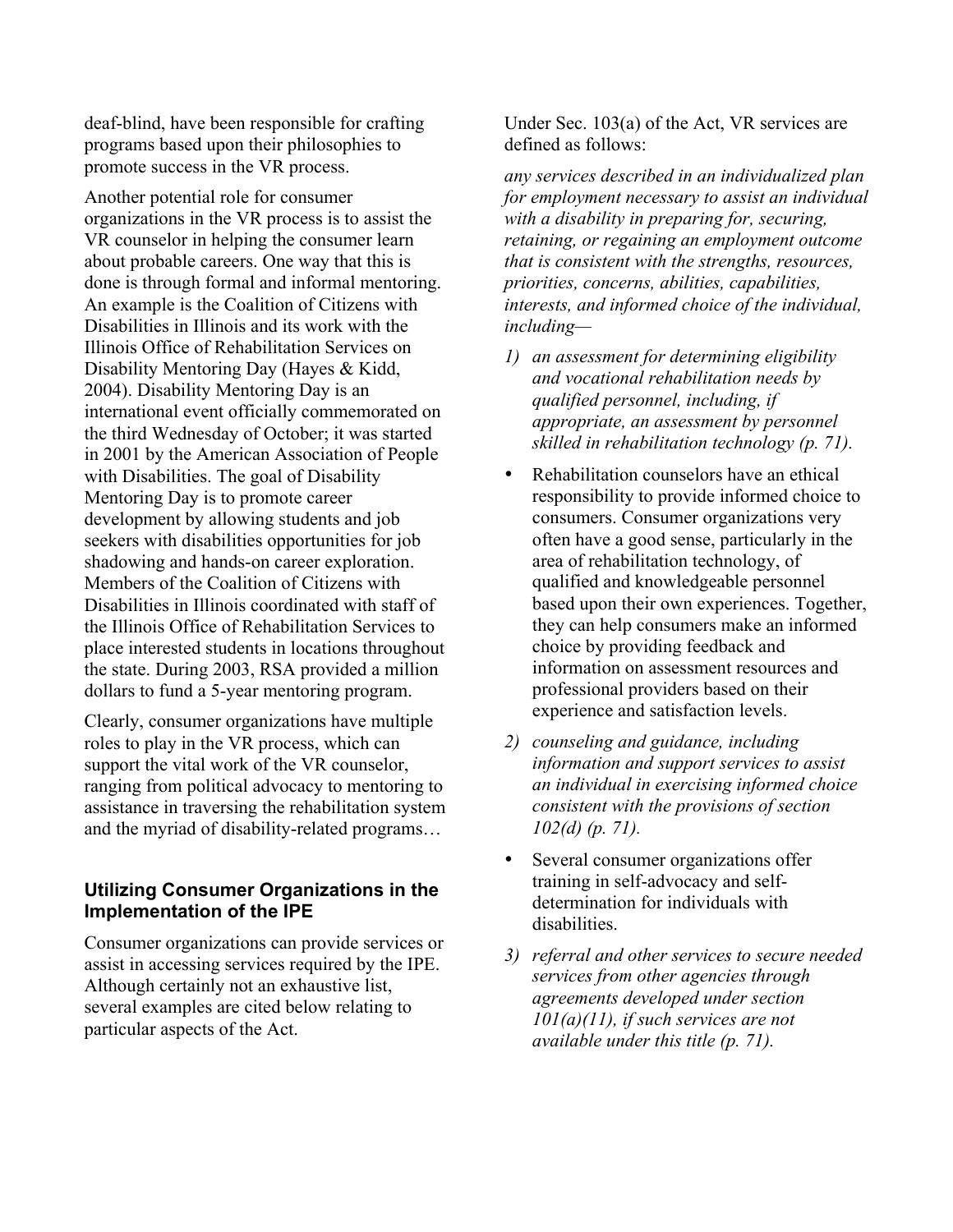- Consumer organizations are an excellent source for providing information and services outside the scope of those offered by VR. Specifically, a CIL can provide VR consumers with information about community resources such as transportation and disability-related programs and services.
- Several consumer organizations have worked collaboratively with prescription drug services, technology providers, medical suppliers, and others to offer low-cost alternatives. For example, the American Association of People with Disabilities offers a low-cost prescription plan to its members.
- *4) job-related services, including job search and placement assistance, job retention services, follow-up services, and followalong services (p. 71).*
- Consumer organizations often have job related services that can benefit VR consumers and assist VR counselors, such as Jobline (1-800-414-5748), which is operated through the National Federation of the Blind but is accessible to anyone with a disability.
- The American Association of People with Disabilities offers a Federal Information Technology Internship Program in conjunction with Microsoft for disabled college students to work on Capitol Hill and in various federal agencies during the summer. This is in addition to sponsoring a Congressional Internship Program and a national Disability Mentoring Day. The American Council of the Blind maintains a nationwide job bank on its website, www.acb.org.
- 5) *vocational and other training services, including the provision of personal and vocational adjustment services, books, tools, and other training materials, except that no training services provided at an institution of higher education shall be paid for with funds under this title unless maximum efforts*

*have been made by the designated State unit and the individual to secure grant assistance, in whole or in part, from other sources to pay for such training (p. 71).*

- Adjustment-to-disability services (or adjustment services) are a comprehensive and integrated set of services that include counseling, mentoring, and other services designed to provide individuals with disabilities with the confidence, disabilityspecific skills, interpersonal skills, and positive attitude toward disability needed to achieve competitive employment and independence. These services, which are especially critical to individuals with significant disabilities, may include any services that assist the individual in living and working with a disability or lead to holistic adjustment. Examples may include orientation and mobility services for individuals who are blind, training in the use of communication aids for individuals who are deaf or do not speak, and activities of daily living training. There are a host of consumer-driven service providers associated with consumer organizations who offer these services, especially in the blindness, deafness, and mental illness arenas.
- Collaboration with consumer organizations can ensure that sufficient and appropriate adjustment services are made available to individuals with disabilities as integral components of their rehabilitation planning. Consumer organizations are excellent resources for information regarding the specific adjustment services required by individuals with disabilities. Furthermore, consumer organizations possess experience and knowledge concerning the providers of adjustment services and are well prepared to assist VR counselors and individuals in the selection of the providers best suited to deliver these essential services.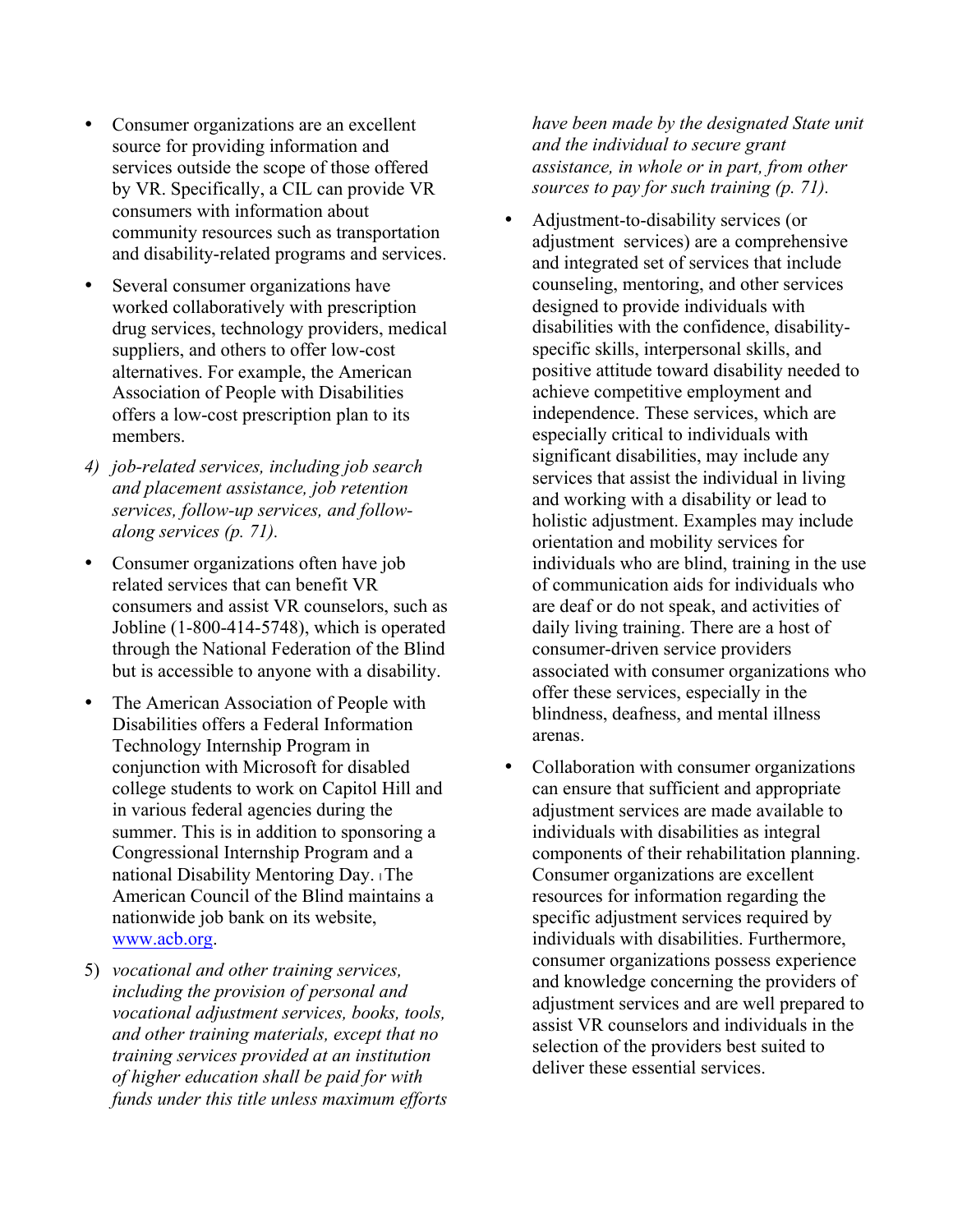- Some consumer organizations offer training (particularly computer or assistive technology training) that can benefit VR consumers.
- Several consumer organizations have state or local chapters for students as well as materials to assist students on college campuses.
- *6) to the extent that financial support is not readily available from a source (such as through health insurance of the individual or through comparable services and benefits consistent with section 101(a)(8)(A)), other than the designated State unit, diagnosis and treatment of physical and mental impairments, including—*

*(A) corrective surgery or therapeutic treatment necessary to correct or substantially modify a physical or mental condition that constitutes a substantial impediment to employment, but is of such a nature that such correction or modification may reasonably be expected to eliminate or reduce such impediment to employment within a reasonable length of time;*

*(B) necessary hospitalization in connection with surgery or treatment;*

*(C) prosthetic and orthotic devices;*

*(D) eyeglasses and visual services as prescribed by qualified personnel who meet State licensure laws and who are selected by the individual;*

*(E) special services (including transplantation and dialysis), artificial kidneys, and supplies necessary for the treatment of individuals with end-stage renal disease; and*

*(F) diagnosis and treatment for mental and emotional disorders by qualified personnel who meet State licensure laws (pp. 71-72).*

- Although consumer organizations do not generally provide any of these services directly, they have collective experience with these services and the outcomes of these services that may be of some benefit in offering information about the advantages and disadvantages of a particular service or service provider and, thus, enable the VR consumer to make a more informed choice.
- *7) maintenance for additional costs incurred while participating in an assessment for determining eligibility and vocational rehabilitation needs or while receiving services under an individualized plan for employment;*
- *8) transportation, including adequate training in the use of public transportation vehicles and systems, that is provided in connection with the provision of any other service described in this section and needed by the individual to achieve an employment outcome (p. 72).*
- A handful of consumer organizations provide transportation services or handle local contracts for transportation services. Several more are available to train persons with disabilities in the use of public transportation. Since transportation has been viewed as a major barrier to employment, it has received attention from many consumer groups who continue to advocate for improvements in transportation. An example of a local consumer organization that provides transportation is Affiliated Blind of Louisiana, Inc.
	- *9) on-the-job or other related personal assistance services provided while an individual is receiving other services described in this section (p. 72).*
- Independent living centers may assist in providing personal assistance services or assisting consumers in accessing needed services.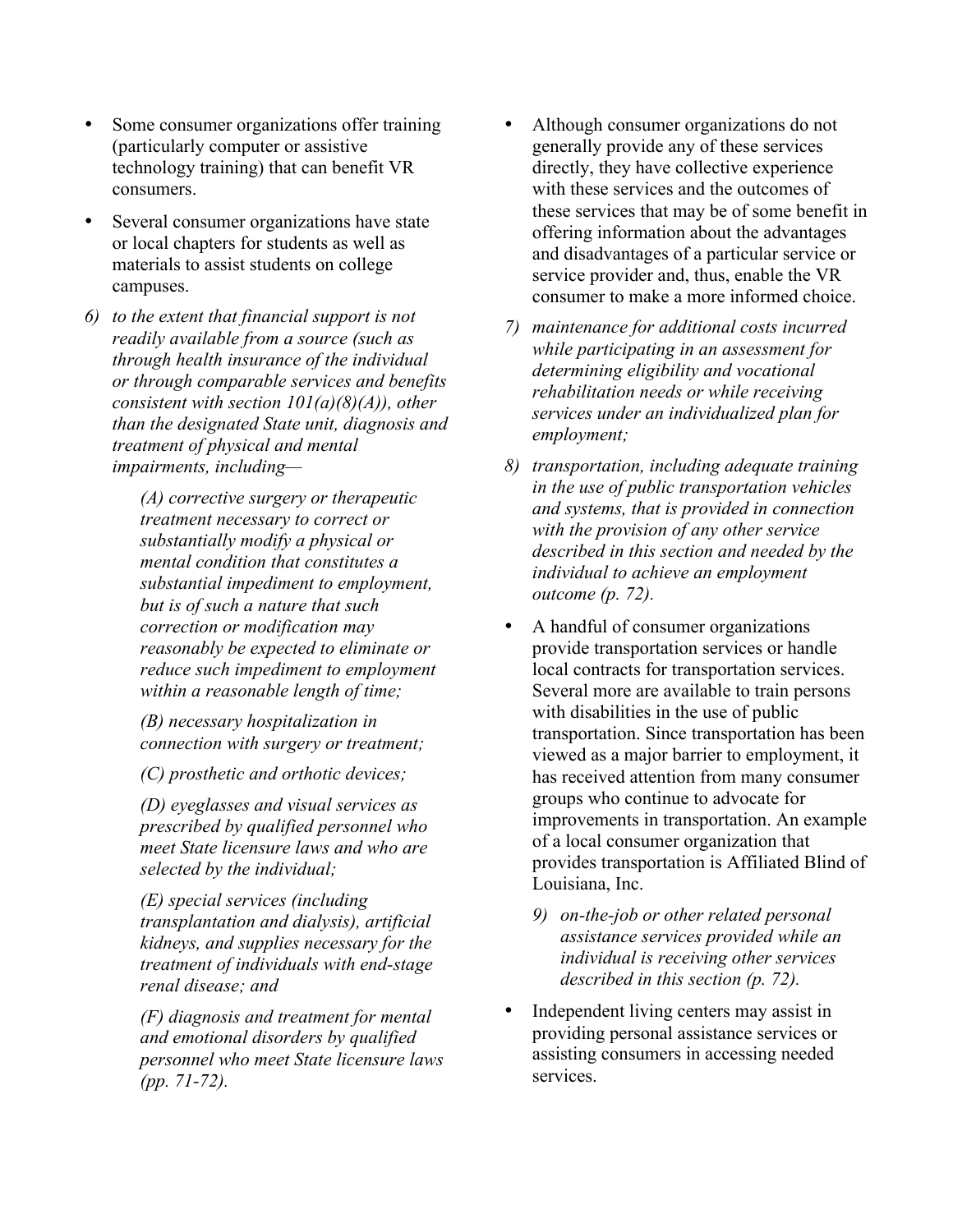- *10) interpreter services provided by qualified personnel for individuals who are deaf or hard of hearing, and reader services for individuals who are determined to be blind, after an examination by qualified personnel who meet State licensure laws (p. 72).*
- Consumer organizations can assist with information about interpreter services and other related services and information for individuals who are deaf. A website with lists of organizations can be found at http://clerccenter.gallaudet.edu/ InfoToGo/184.html.
- Through the efforts of consumer organizations of the deaf or hard of hearing, states have developed relay systems and hearing aid programs.
- *11)rehabilitation teaching services, and orientation and mobility services, for individuals who are blind (p. 72).*
- The National Federation of the Blind created a National Blindness Professional Certification Board to certify qualified specialists in work with the blind. The rigorous process for the National Orientation and Mobility Certification represents the professional excellence endorsed by consumers and offers an alternative to traditional certifications with equally demanding standards.
- Quality service providers have emerged or transformed their operations to reflect the philosophies, choice, and interests of consumer organizations in recent years and offer alternatives solidly based on both professional and collective consumer experience. Examples include nonprofits such as the Louisiana Center for the Blind, Colorado Center for the Blind, BLIND, Inc. in Minnesota, and several public state operated programs.
- *12) occupational licenses, tools, equipment, and initial stocks and supplies (p. 72).*
- National consumer organizations may be a source of tools, equipment, and supplies related to occupational needs, and some consumer organizations, such as the National Federation of the Blind, have established licensing or certifying bodies.
- *13) technical assistance and other consultation services to conduct market analyses, develop business plans, and otherwise provide resources, to the extent such resources are authorized to be provided through the statewide workforce investment system, to eligible individuals who are pursuing self-employment or telecommuting or establishing a small business operation as an employment outcome (pp. 72-73).*
- Grassroots consumer organizations in mental health and mental illness offer a conduit to many programs that assist individuals in employment.
- Consumer groups such as the Randolph-Sheppard Vendors of America and the National Association of Blind Merchants offer valuable assistance and consultation to individuals pursuing entrepreneurial activities.
- 14) rehabilitation technology, including *telecommunications, sensory, and other technological aids and devices (p. 73).*
- The American Association of People with Disabilities provides its members a low-cost option from America Online for Internet access.
- The International Braille and Technology Center operated by the National Federation of the Blind provides technical assistance and training.
- The American Association of Deaf-Blind provides information and referral related to technology and manufacturers.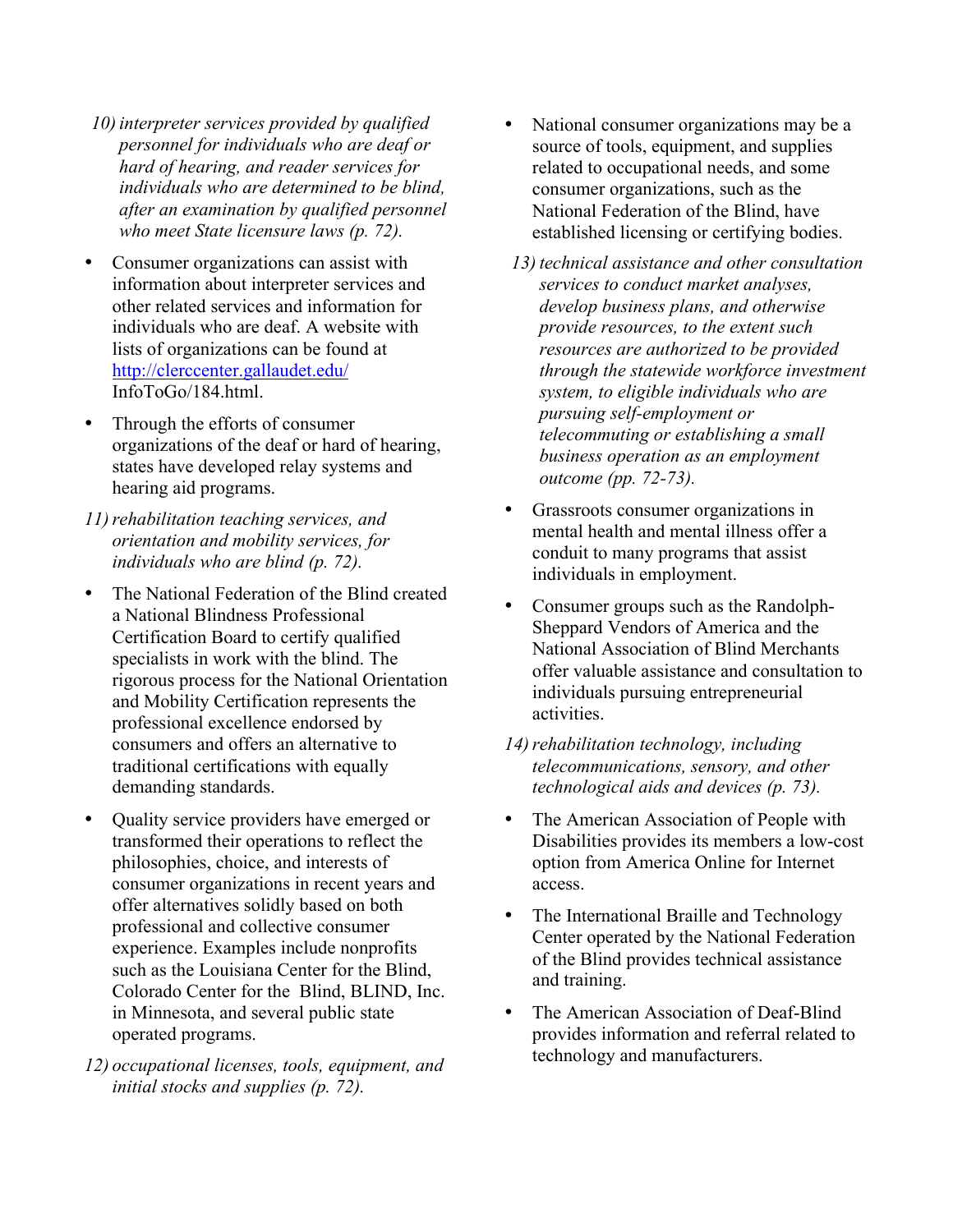- The National Association of the Deaf provides extensive information on assistive technology devices and services.
- Several consumer organizations offer local and statewide seminars and training on assistive technology.
- *15) transition services for students with disabilities that facilitate the achievement of the employment outcome identified in the individualized plan for employment (p. 73).*
- The American Association of People with Disabilities and other organizations sponsor mentoring programs and activities for transitioning youth.
- The National Federation of the Blind helps sponsor summer training and employment programs in various states to assist transitioning students.
- Self Help for Hard of Hearing People produces *A Peer Guide for the College Student Who is Hard of Hearing,* which can be found on its website at www.shhh.org. Self-Advocates Becoming Empowered (www.sabeusa.org) has People First organizations in virtually every state who provide self-determination training and advocacy training to assist students with disabilities who are transitioning.
- *16)supported employment services (p. 73). <sup>l</sup> Many consumer groups for the mentally ill have worked to secure employment for their members in the supported employment arena.*
- *17)services to the family of an individual with a disability necessary to assist the individual to achieve an employment outcome (p. 73).*
- Perhaps the most valuable service to the family of an individual with a disability is information about and understanding of a disability. Consumer organizations can offer role models, expectations regarding employment and independent living, peer support, advocacy, and, most of all, hope.

Several organizations have parent divisions or activities for siblings.

- *18)specific post-employment services necessary to assist an individual with a disability to retain, regain, or advance in employment (p. 73).*
- Consumer organizations offer continued support emotionally along with mentoring to assist individuals in maintaining and advancing in employment. Many organizations have projects with the business community that offer opportunities for jobs and advancement in careers. Others have available opportunities for employment in their headquarters offices, which can provide experience that will lead to other employment.

As specified in the Act, other services "necessary to assist an individual with a disability in preparing for, securing, retaining, or regaining an employment outcome that is consistent with the strengths, resources, priorities, concerns, abilities, capabilities, interests, and informed choice of the individual" can be provided. Many states have authorized individuals with disabilities to attend professional and consumer organization conferences if they are related to the employment goal (see Appendix).

### **The Benefits Consumer Organizations Offer to the Rehabilitation Counselor and the Consumer**

Increased consumer organization involvement in the VR process can offer many potential benefits to consumers:

(a) greater control over his or her rehabilitation outcome as a result of advocacy skills and exposure to others who have successfully negotiated the VR process;

(b) more access to information, allowing for greater informed choice;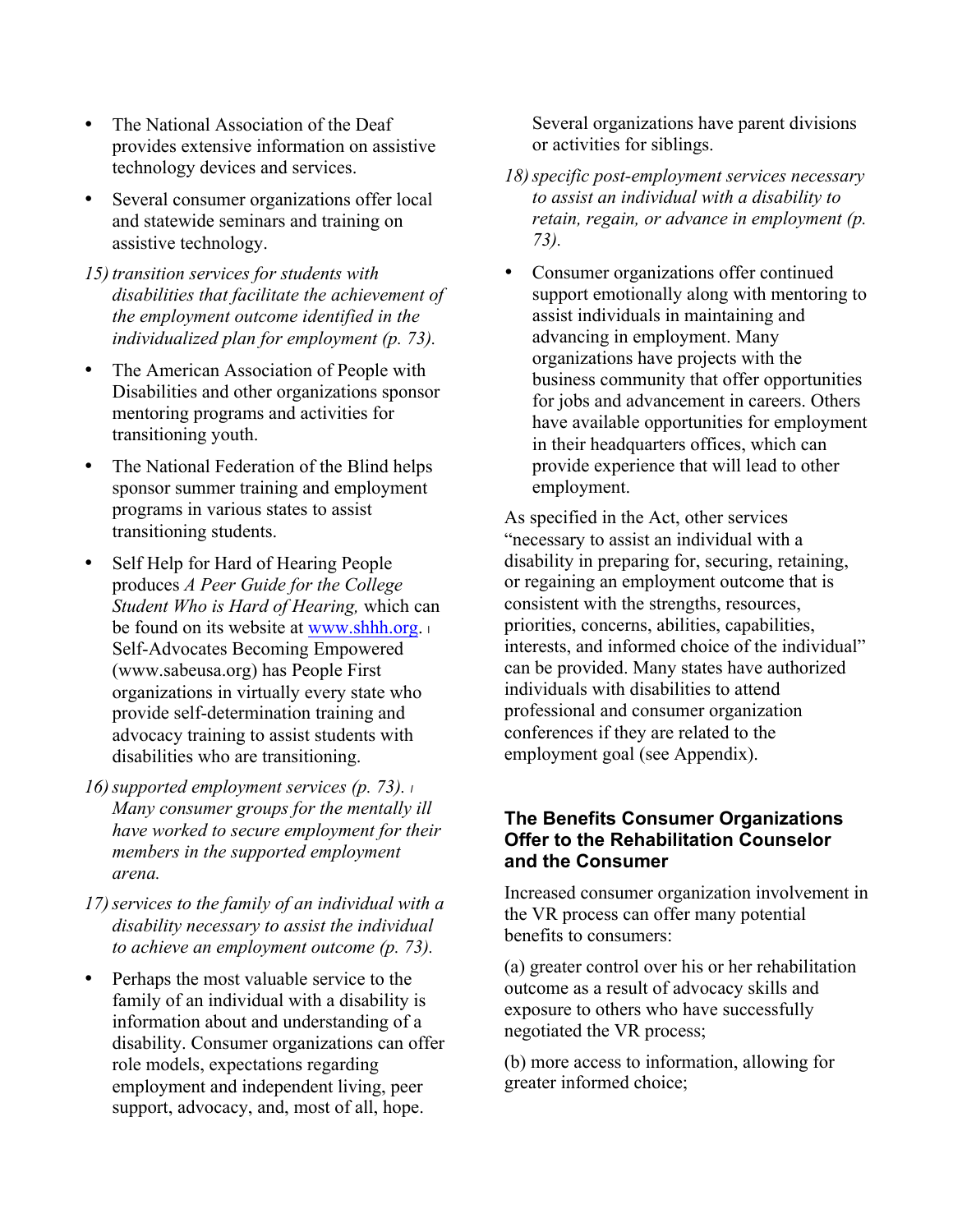(c) greater networking possibilities;

(d) development of "soft skills," including improved interpersonal communication and selfpresentation skills;

(e) decreased feelings of isolation and loneliness;

(f) access to peer learning and peer counseling, allowing opportunities to get answers to questions in a nonclinical, nonthreatening environment; and

(g) continued support emotionally and socially.

The benefits to the rehabilitation counselor from increased consumer organization involvement in the VR process can include

(a) an increased number of successful rehabilitation closures as consumers are empowered to be active participants in their rehabilitation;

(b) a reduced rate of consumer recidivism because empowered consumers are better able to exercise informed choice;

(c) positive changes in legislation and policy that result from consumer organization advocacy;

(d) increased job satisfaction as more consumers are able to achieve their vocational goal;

(e) an increased understanding of the nature of consumers' experiences with disability as a result of immersion or joint training experiences between VR and consumer organizations;

(f) a better working alliance between the counselor and consumer that helps the counselor provide better career guidance; and

(g) improved relationships with the local community, increasing the counselor's ability to access information on local employment trends.

## **Consumer Organizations as Support Systems**

The value and importance of an ongoing system of support is recognized only after the consumer's basic rehabilitation needs have been largely met. In many instances, the consumer seeks ongoing support by entering the revolving door of the rehabilitation system itself. In times of "crisis" the consumer turns to the most familiar system, that which helped in the past to solve ensuing problems—regardless of whether that system is the most appropriate. Consumer organizations can offer an alternative first step for the consumer to address problem areas and receive emotional support. In the event the area of concern requires intervention from the rehabilitation counselor or program, the consumer organization can often assist the consumer in articulating his needs to the rehabilitation counselor. Perhaps the greatest promise of consumer organizations as support systems, however, is the opportunity they present for consumers to "give back" to others what has been given to them. Not only is this empowering to the individual, but it also increases the value and effectiveness of the VR system and the consumer organization.

By now, it is clear that there are many value added benefits to partnering with consumer organizations to serve the common customer the VR consumer. The imaginative counselor will have no difficulty identifying and locating consumer organizations through many of the following resources and activities: web search engines such as Google; the State Rehabilitation Council; providers of services and community rehabilitation programs; past and present VR customers; colleagues; agency public forums; government disability offices; the state independent living council; the RSA; disability literature; professional conferences; professional organizations; and more. One only has to imagine that he or she is advocating on behalf of a loved one with a disability to learn how to turn over the rocks and discover a plethora of resources including consumer organizations.